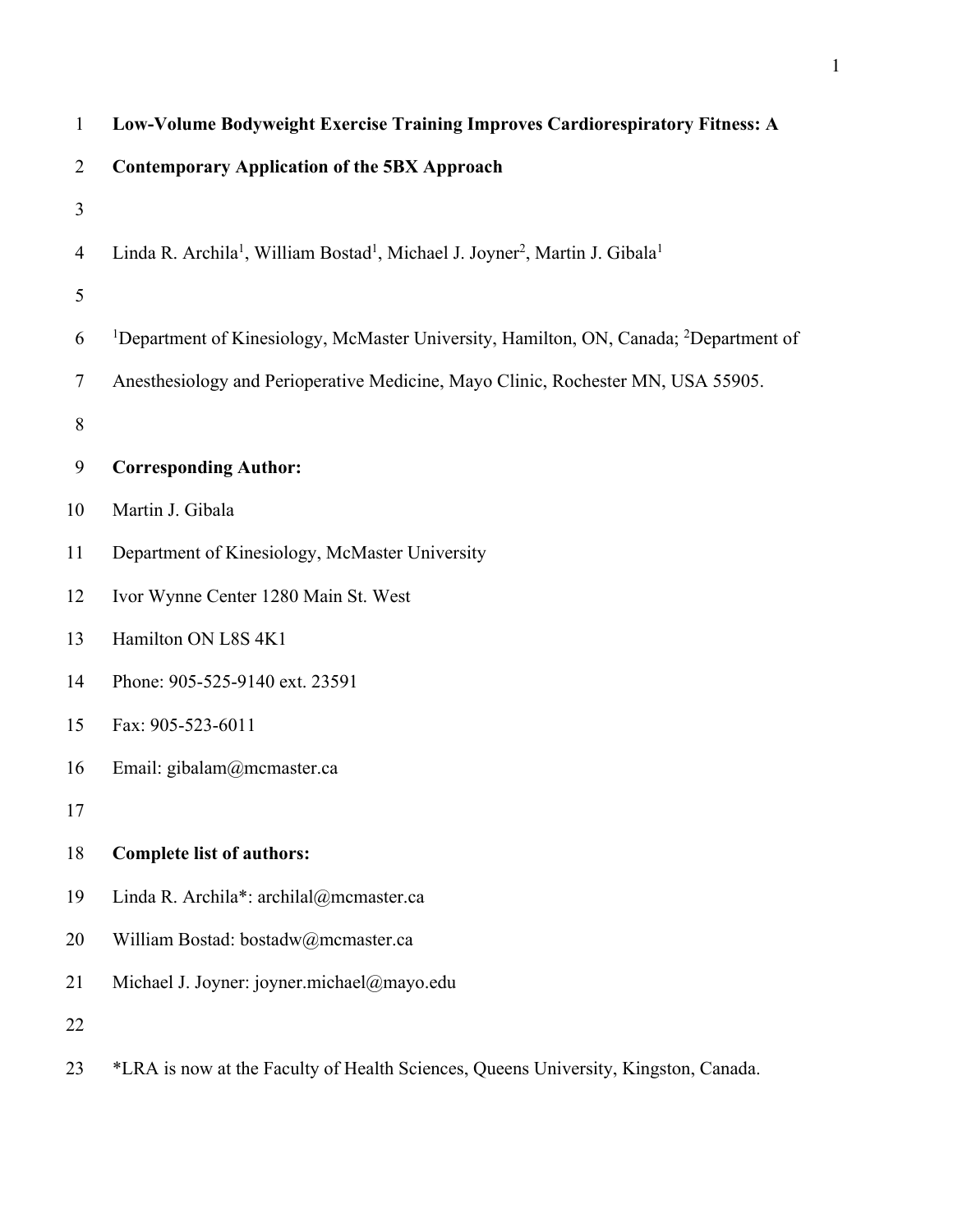# **Abstract**

| 25 | We examined the effect of a simple bodyweight training (BWT) program, completed                   |
|----|---------------------------------------------------------------------------------------------------|
| 26 | thrice weekly for 6 weeks, on cardiorespiratory fitness in inactive adults. The 11-minute session |
| 27 | involved five basic exercises, each performed for 60-seconds at a self-selected "challenging"     |
| 28 | pace, interspersed with recovery periods. Peak oxygen uptake was higher after training compared   |
| 29 | to a control group (34.2±6.4 vs 30.3±11.1 ml/kg/min, p=0.03). Brief BWT, requiring little space,  |
| 30 | no equipment, and minimal time commitment, can improve cardiorespiratory fitness.                 |
| 31 |                                                                                                   |
| 32 | <b>Novelty Bullet:</b>                                                                            |
| 33 | A simple 11-minute bodyweight training program, involving five exercises performed at             |
| 34 | a self-selected "challenging" pace, improved cardiorespiratory fitness when performed             |
| 35 | thrice weekly for 6 weeks.                                                                        |
| 36 |                                                                                                   |
| 37 | Keywords: peak oxygen uptake; interval training; exercise; cardiorespiratory fitness; human;      |
| 38 | 5BX                                                                                               |
| 39 |                                                                                                   |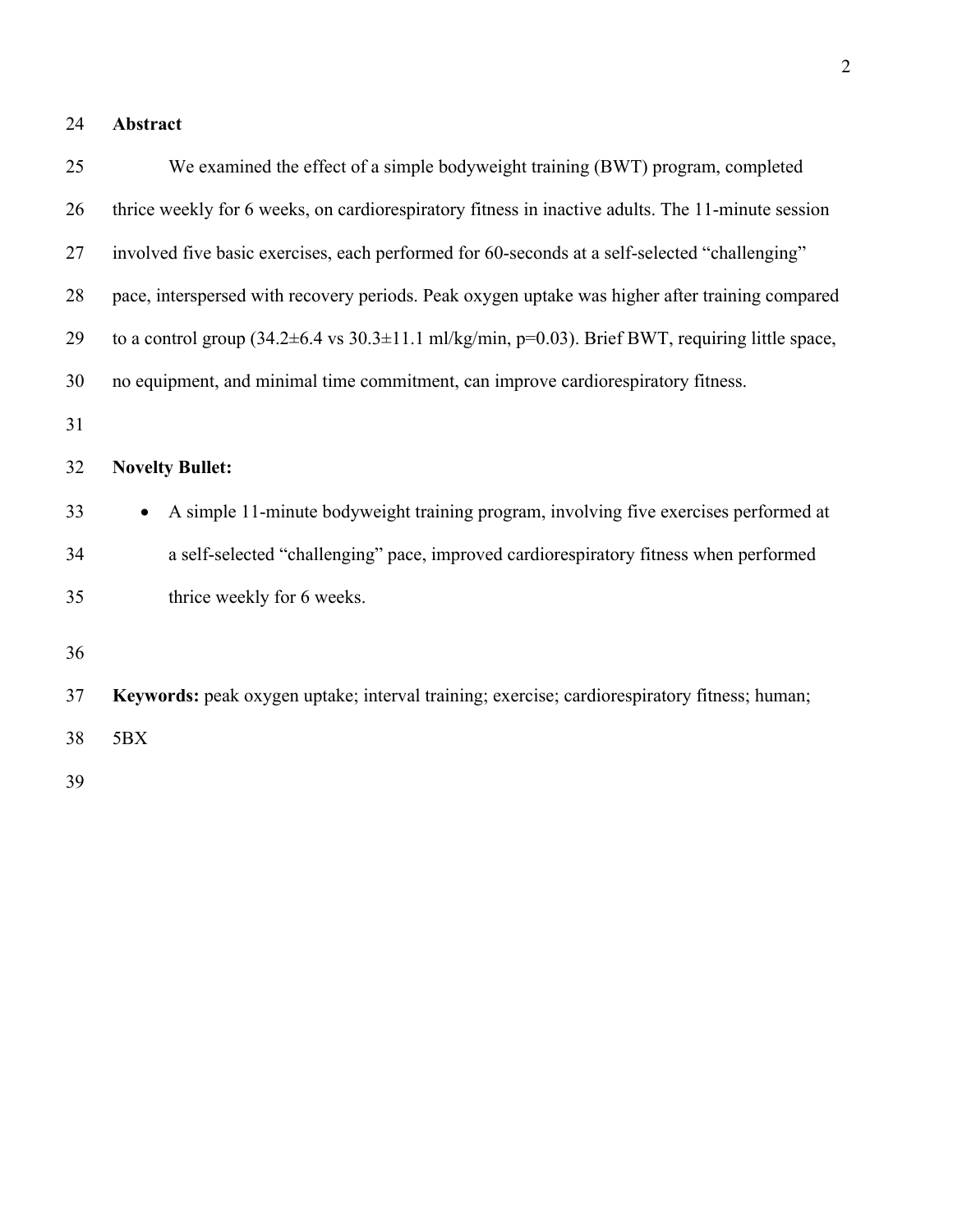### **Introduction**

 Physical inactivity remains prevalent despite strong evidence that cardiorespiratory fitness (CRF) is independently associated with mortality and disease risk (Kodama et al. 2009). Common cited barriers to regular physical activity include a perceived lack of time, and access to appropriate equipment and facilities (Trost et al. 2002). The latter has been exacerbated by public health measures and behavioural changes related to COVID-19. There is value in identifying simple, practical, time-efficient exercise strategies that increase CRF — as objectively measured 47 by peak oxygen uptake  $(\text{VO}_{2\text{peak}})$  — given that even a modest improvement in this parameter is associated with a reduction in mortality risk (Imboden et al. 2019). Vigorous intermittent exercise, including protocols broadly characterized as high intensity interval training (HIIT), can enhance markers of cardiometabolic health despite relatively low time commitment (Batacan et al. 2017). Practical and feasible applications of HIIT include brief, vigorous intermittent stair climbing, which as has been shown to increase CRF without the need for specialized equipment (Allison et al. 2017; Jenkins et al. 2019). Bodyweight training (BWT) is another popular variant of HIIT adopted by many practitioners (Thompson 2019), but limited research has examined the efficacy of BWT on CRF (McRae et al. 2012; Islam et al. 2020). This is especially true for simple BWT protocols that do not require the extraordinarily high levels of motivation demanded by "all out" or "supramaximal" efforts. 5BX — "Five Basic Exercises" — was a fitness plan developed over a half century ago based on classic principles of physical education (The Royal Canadian Air Force 5BX Program for Men, 1961). It was originally designed by the Royal Canadian Air Force for service members stationed in remote outposts, but has continued relevance today as a simple, practical approach to

conditioning. The plan required only 11 minutes per day, was not dependent on elaborate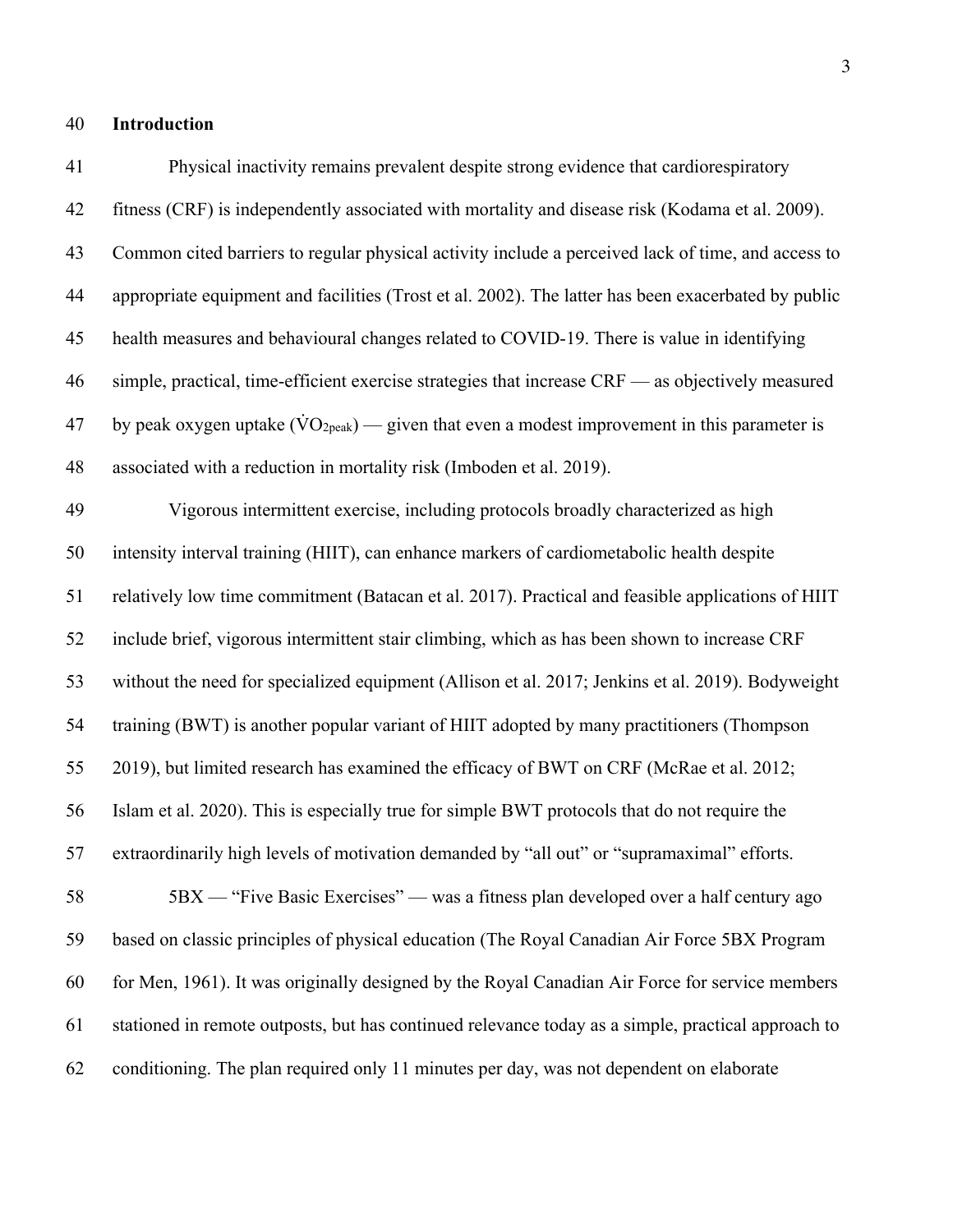facilities or equipment, and could be appropriately scaled based on fitness level. Training programs based on 5BX and performed for several months have been reported to improve submaximal indices of CRF and exercise tolerance (Kappagoda et al. 1979), including in individuals with cardiovascular disease (Raffo et al. 1980). The original 5BX plan included stretching, which places minimal stress on the cardiovascular system, and exercises such as sit- ups that are generally not recommended today. The present study sought to determine whether a contemporary BWT program modelled on the essential aspects of 5BX — involving five basic exercises performed at a self-selected "challenging" pace — would increase CRF in healthy but inactive adults. We hypothesized that the intervention, performed thrice weekly for 6 weeks, would increase CRF compared to a non-training control group.

- 
- **Methods**

### Participants

 Twenty-two individuals were recruited from the McMaster University community. Participants were deemed healthy, based on completion of the Canadian Society of Exercise Physiology (CSEP) Get Active Questionnaire (GAQ) (CSEP 2017). Participants were inactive, based on self-report of accumulating <150 minutes of moderate to vigorous weekly activity. Exclusion criteria included the diagnosis of a cardiometabolic disease or musculoskeletal condition that would contraindicate BWT. Participants were randomized in a counterbalanced manner to a training group or a non-training control group. The control group was invited to complete the training intervention after study completion. Three individuals withdrew for 84 reasons unrelated to the study, leaving n=9 individuals who completed the intervention (5 males 85 and 4 females;  $20\pm 1$  years, body mass index= $21\pm 5$  kg/m<sup>2</sup>, mean  $\pm$ SD) and n=10 in the control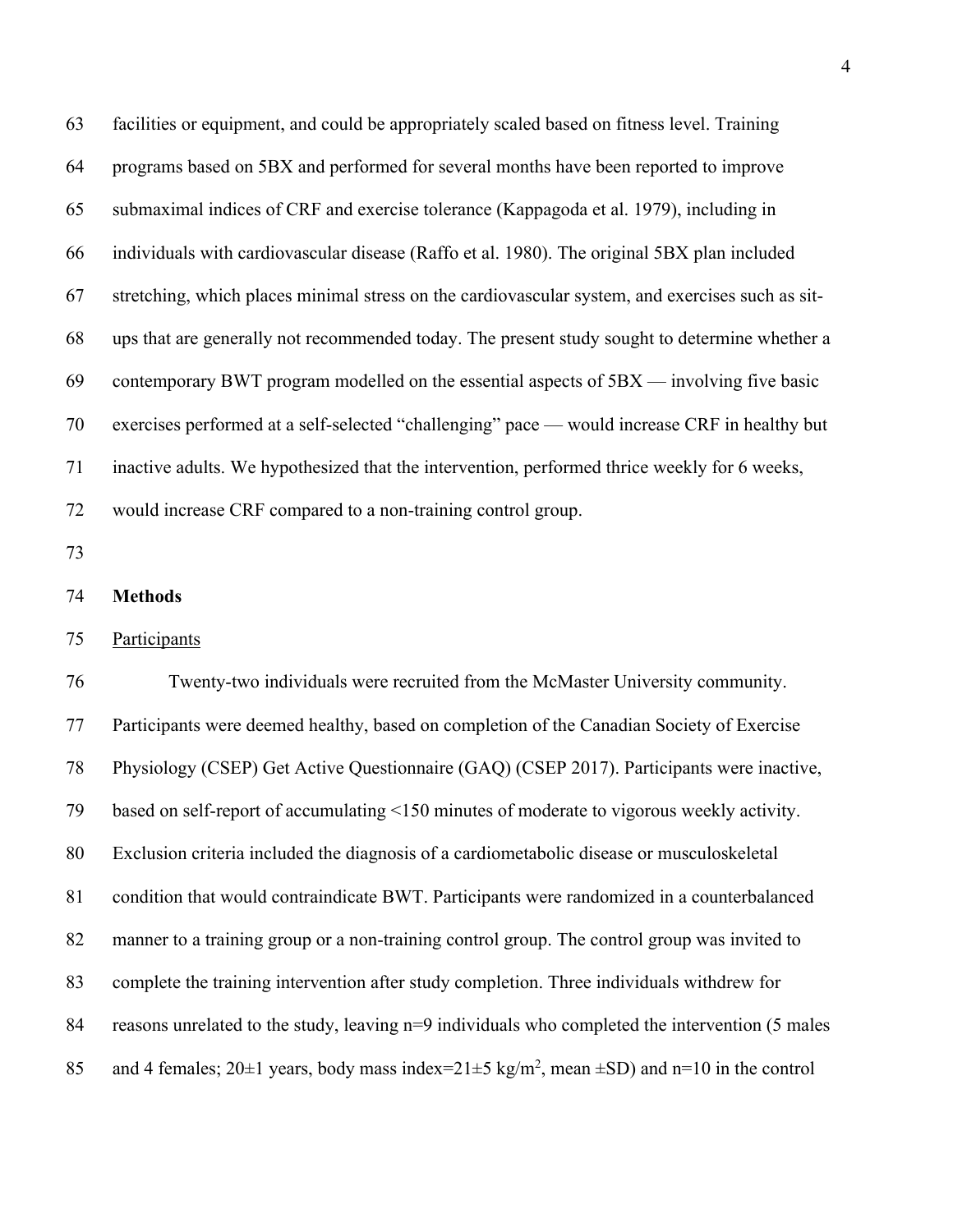86 group (1 male and 9 females,  $19\pm0$  years,  $21\pm5$  kg/m<sup>2</sup>). The experimental procedures were approved by the McMaster Research Ethics Board, and all participants provided written informed consent.

Experimental protocol

 Participants initially performed an incremental ramp test to exhaustion using an electronically-braked cycle ergometer (Excalibur Sport V 2.0, Lode, Groningen, The Netherlands) and metabolic cart (Quark CPET, COSMED, Chicago, IL, USA) to determine 93 VO<sub>2peak</sub> and peak power (W<sub>peak</sub>) as previously described (Allison et al. 2017; Jenkins et al. 2019). Participants subsequently returned to the laboratory to become familiarized with muscular fitness testing, and baseline testing was completed ~24-72 hours later. After a 2-minute walking warm- up, peak leg power was determined based on the best of three maximal jumps performed from a semi-squat position, and hand grip strength was determined using a dynamometer (Smedley Hand Dynamometer, Stoelting Co, Wood Dale, IL, USA) as detailed elsewhere (CSEP 2013). Muscular endurance was assessed using a wall sit test to volitional fatigue, involving an isometric squat with the knees flexed at 90°, as confirmed by a goniometer (Baseline Plastic Goniometer 12-1000, Fabrication Enterprises, White Plains, NY). Participants were randomized with a 1:1 allocation ratio using a concealed envelope after baseline testing. The training group returned to the lab for familiarization with the exercise protocol and 6-20 Borg rating of perceived exertion (RPE) scale. Training commenced 72 hours after, occurring thrice weekly for 6 weeks. The protocol involved a 1-minute warm-up of jumping jacks, followed by five exercises performed for 1-minute each: burpees (without push-ups), running in place with "high knees", split squat jumps, running in place with high knees

again, and squat jumps. Participants self-selected their relative intensity (i.e. effort level) based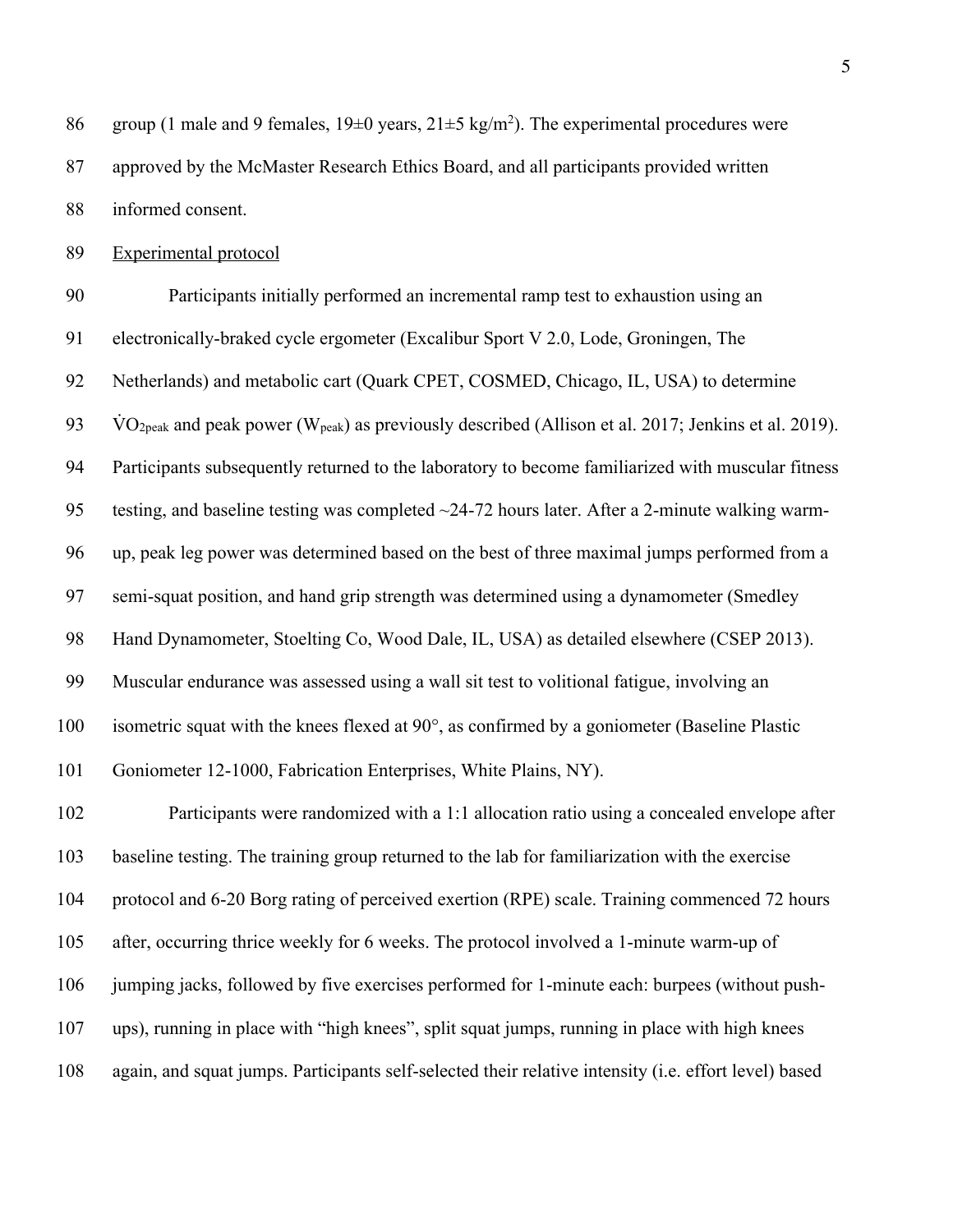| 109 | on instructions to choose a "challenging pace", with the goal of completing as many repetitions                         |
|-----|-------------------------------------------------------------------------------------------------------------------------|
| 110 | as possible. The exercises were interspersed with 1-minute recovery periods involving walking                           |
| 111 | in place, for a total session duration of 11 minutes. Sessions were supervised but no additional                        |
| 112 | direction or encouragement was provided. Heart rate (HR) was monitored continuously for                                 |
| 113 | subsequent analysis (Polar A300, Kempele, Finland) and RPE was recorded after each exercise                             |
| 114 | bout. All participants completed all training sessions. Enjoyment was assessed using the Physical                       |
| 115 | Activity Enjoyment Scale (Kendzierski and DeCarlo 1991) immediately following the first and                             |
| 116 | last training session. The post-training $\rm\dot{VO}_{2peak}$ test was conducted $\sim$ 72 hours after the final       |
| 117 | training session, or 6 weeks after baseline testing in the control group, followed $\sim$ 24-72 hours                   |
| 118 | later by muscular fitness testing.                                                                                      |
| 119 | <b>Statistical Analysis</b>                                                                                             |
| 120 | All data are expressed as mean $\pm SD$ (n=10 for control, n=9 for training). VO <sub>2peak</sub> , W <sub>peak</sub> , |
|     |                                                                                                                         |
| 121 | peak leg power, wall sit time, and grip strength data were analysed with analysis of covariance                         |
| 122 | (ANCOVA), using baseline values as the covariate (Rausch et al. 2003) on IBM SPSS (IBM                                  |
| 123 | Corp., Version 25.0, Armonk, NY, USA) as previously described (Jenkins et al. 2019). Cohen's                            |
| 124 | d was used to determine effect size from baseline to post testing within the training group.                            |
| 125 | Enjoyment during the first and final sessions was compared with a two-tailed paired t-test.                             |
| 126 | Significance was set at $p<0.05$ .                                                                                      |
| 127 |                                                                                                                         |
| 128 | <b>Results</b>                                                                                                          |
| 129 | ANCOVA revealed a significant difference between groups after the intervention, such                                    |

ml/kg/min, p=0.03, d=0.38; Figure 1A). The mean increase from baseline in the intervention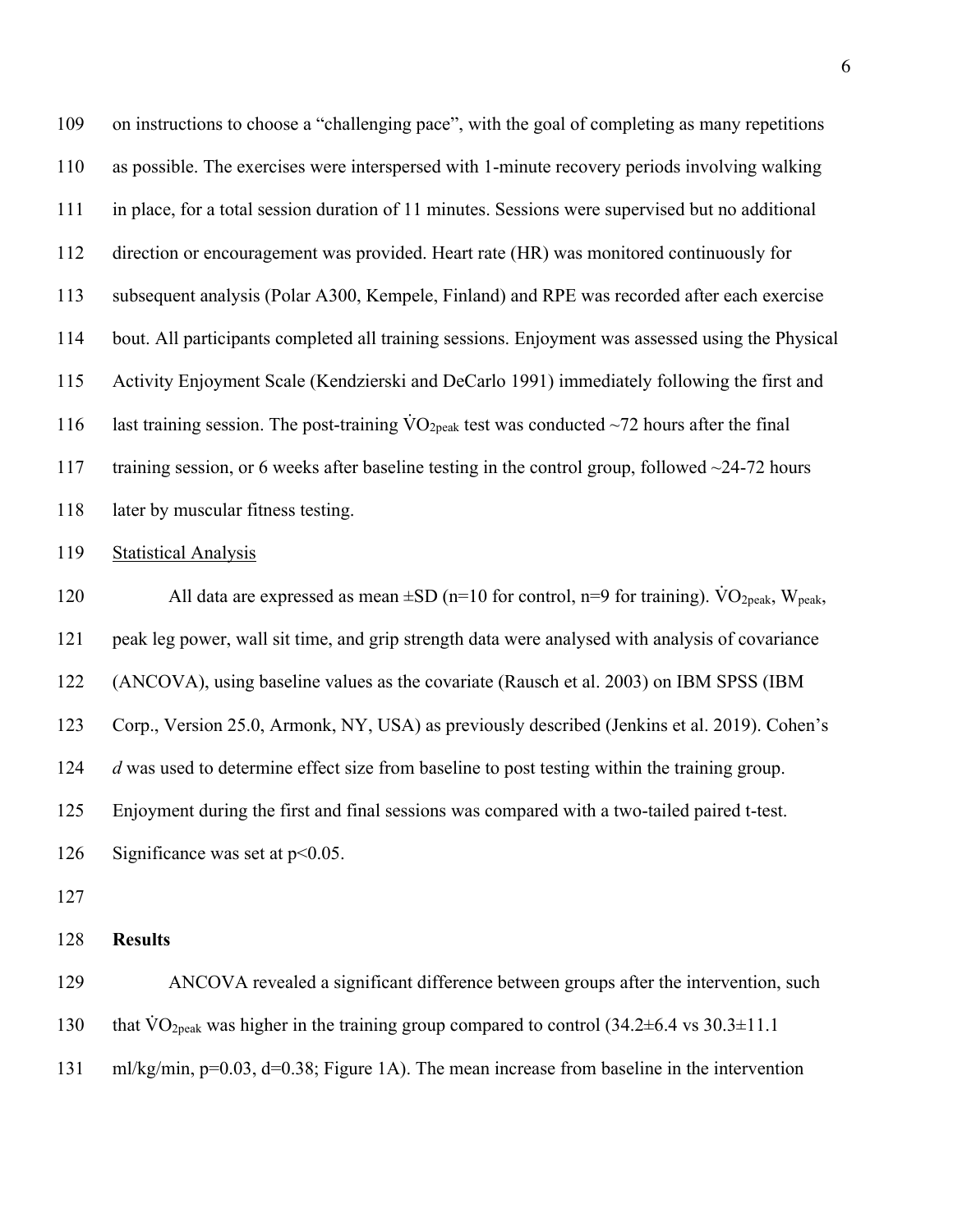132 group was  $\sim$ 7% (2.1 $\pm$ 4.5 ml/kg/min), which corresponded to  $\sim$ 0.5 metabolic equivalent (MET). 133 W<sub>peak</sub> was also higher after training compared to control (211 $\pm$ 43 vs 191 $\pm$ 50 W, p=0.004, d=0.35, Figure 1B). Grip strength, peak leg power, and wall sit time were not different between 135 groups after the intervention. Mean exercise HR, averaged over all training sessions, was  $82\pm5\%$  of maximum (165±10 bpm) and RPE was 14±3. Enjoyment ratings were similar between the 137 first and last session  $(98\pm14 \text{ vs } 86\pm12; \text{ p=0.06}).$ 

### **Discussion**

 The major novel finding of the present study was that a simple BWT program, involving five basic exercises performed for 60-seconds each at a self-selected "challenging" pace, and a total time commitment of 11 minutes per session, improved CRF when performed thrice weekly 143 for 6 weeks in previously inactive young adults.

 HIIT has re-emerged in recent years as one of the most popular fitness trends worldwide (Thompson 2019), with "Tabata"-style training being one particularly well-known variant. This method is commonly practiced using bodyweight intervals that resemble traditional calisthenics, although the original study (Tabata et al. 1996) involved cycling bouts at a workload equivalent 148 to ~170% of  $\text{VO}_{2\text{max}}$ . This specific protocol involves eight 20-second cycles of 'all out' effort interspersed with 10-seconds of rest, and requires an extraordinarily high level of motivation. BWT applied using the Tabata method can increase CRF (McRae et al. 2012), although there are equivocal data in this regard (Islam et al. 2020). The very intense nature of the efforts involved, however, makes this type of training unsuited for some individuals. Other studies have 153 demonstrated the potential for less vigorous BWT — requiring ~10-30 minutes per session and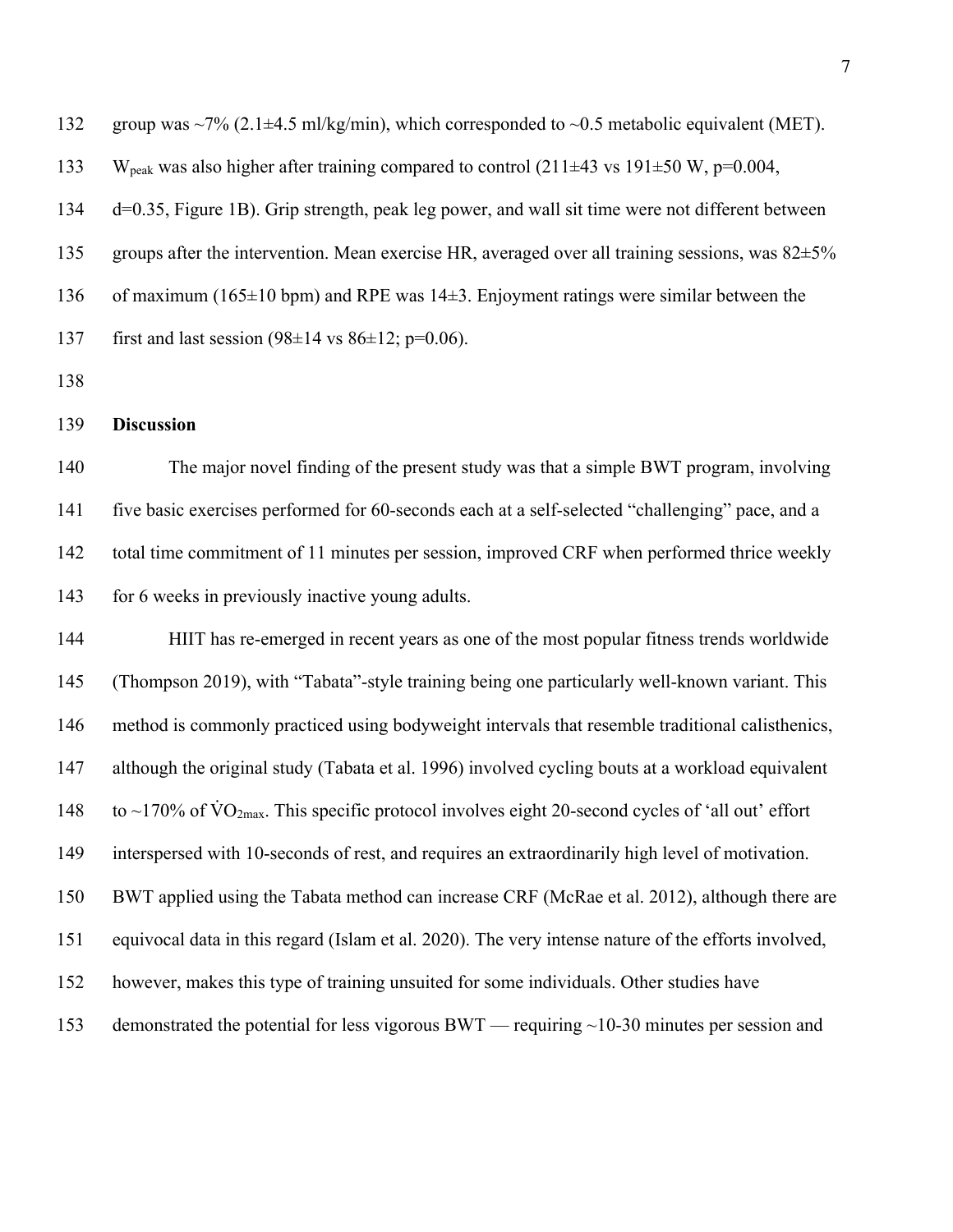- often performed in conjunction with equipment-based exercise to increase CRF (Myers et al.
- 2015), including in people at risk for cardiometabolic diseases (Fealy et al. 2018).

 The protocol in the present study did not precisely mimic the classic 5BX plan, but modelled some of the essential aspects: it involved five basic exercises, required only 11 minutes per session, was not dependent on elaborate facilities or equipment, and was scaled to individual fitness by having participants self-select their effort level (i.e., a "challenging pace"). Despite the relatively training low time commitment, the protocol enhanced exercise tolerance, as evidenced 161 by a higher  $\rm\dot{VO}_{2peak}$  and  $\rm\dot{W}_{peak}$  following the intervention, as compared to a non-training control 162 group (Figure 1). The increase in  $\text{VO}_{2\text{peak}}$  in the BWT group was modest, however, and less than 163 the ~1 MET improvement typically reported in other recent 6-week training studies that have applied other models of brief intermittent exercise including stairclimbing (Allison et al. 2017) and stationary cycling (Thomas et al. 2020).

 Considerable attention has recently been focused on the psychological responses to interval exercise. The emerging data support the viability of this type of activity as an alternative to traditional, moderate-intensity continuous exercise (Stork et al. 2017). High adherence to free- living HIIT in previously sedentary overweight and obese adults has been observed in conjunction with high levels of enjoyment (Vella et al. 2017). In the present study, enjoyment remained high at the end of the 6-week training period and not different compared to the start of the program. These data suggest that at least short-term BWT performed at a self-selected pace could be a sustainable exercise strategy in the previously inactive population. There are equivocal data in this regard however, and adherence to self-paced BWT warrants further study. In summary, a simple 11-minute BWT program based on classic principles of physical education and the 5BX plan — which involved five basic exercises, minimal space, and no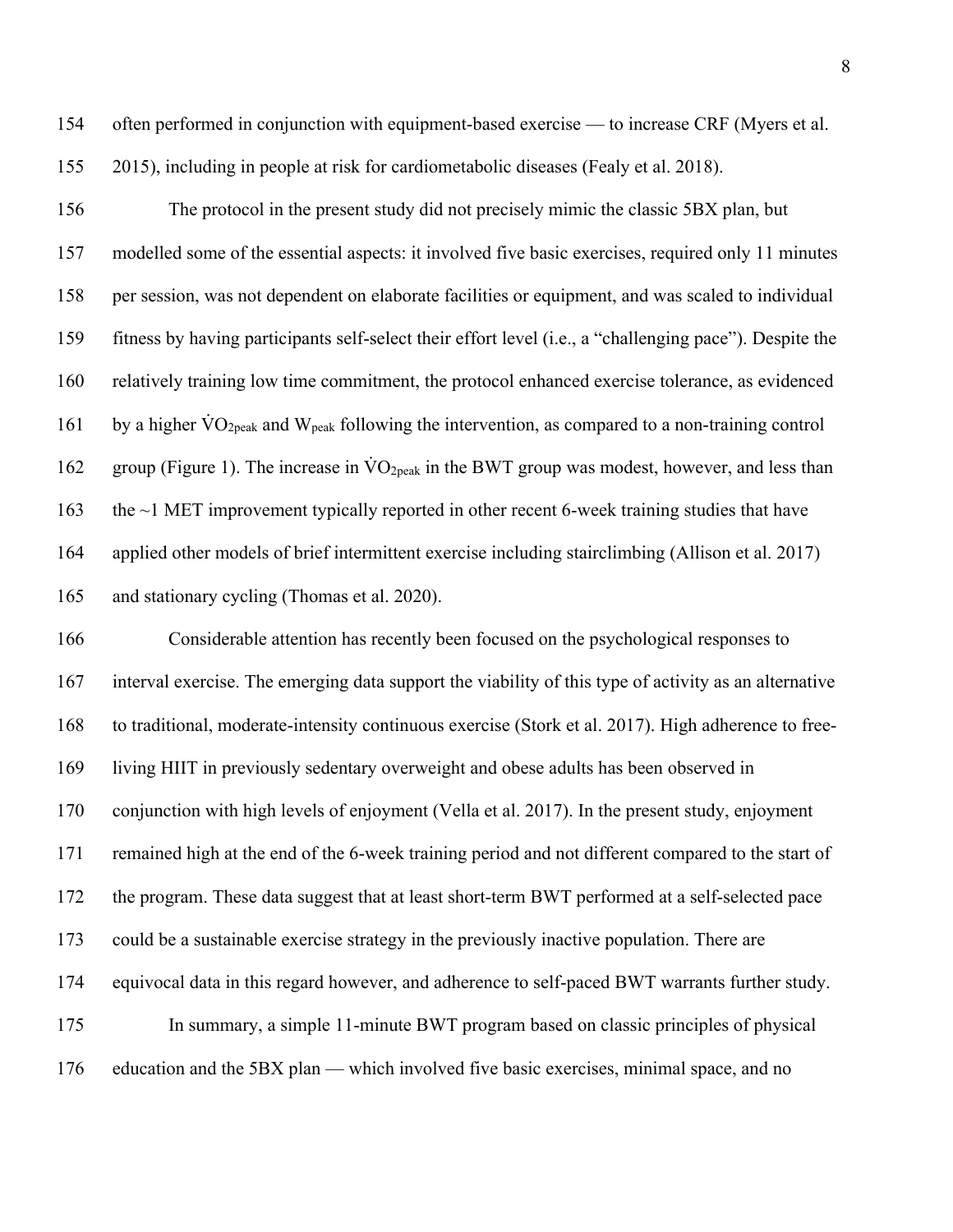- 177 specialized equipment increased CRF when performed at a self-selected "challenging" pace
- 178 thrice weekly for 6 weeks in previously inactive participants.
- 

# **Acknowledgements**

- This study was supported with funds from McMaster University and the Natural Sciences
- and Engineering Research Council (NSERC) to MJG. LRA held a NSERC Undergraduate
- Student Research Award.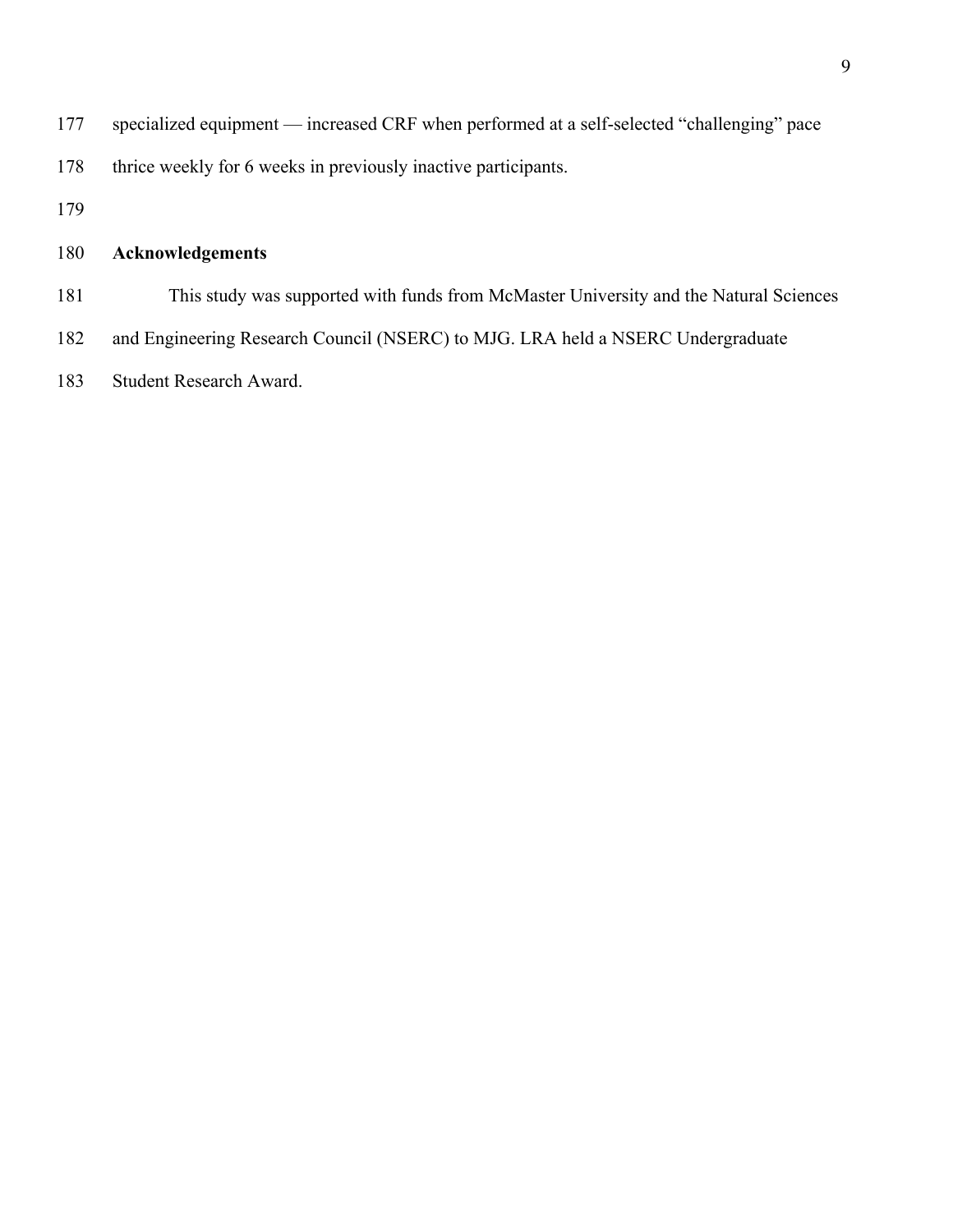### **References**

- Allison, M.K., Baglole, J.H., Martin, B.J., MacInnis, M.J., Gurd, B.J., and Gibala, M.J. 2017.
- Brief intense stair climbing improves cardiorespiratory fitness. Med. Sci. Sports Exerc.

```
187 49(2): 298–307. doi:10.1249/MSS.0000000000001188.
```
- Batacan, R.B. Jr, Duncan, M.J., Dalbo, V.J., Tucker, P.S., and Fenning, A.S. 2017. Effects of
- high-intensity interval training on cardiometabolic health: a systematic review and meta-
- analysis of intervention studies. Br. J. Sports. Med. **51**(6):494-503. doi: 10.1136/bjsports-2015-095841.
- CSEP. 2013. Canadian Society for Exercise Physiology- Physical activity training for health
- (CSEP-PATH)*.* Canadian Society for Exercise Physiology, Ottawa, ON. pp. 80-85.
- CSEP. 2017. Get Active Questionnaire. Canadian Society for Exercise Physiology, Ottawa, Ont., Canada. Available from http://www.csep.ca/home.
- Fealy, C. E., Niewoudt, S., Foucher, J. A., Scelsi, A. R., Malin, S. K., Pagadala, M., Cruz, L. A.,
- Li, M., Rocco, M., Burguera, B., and Kirwan, J. P. 2018. Functional high intensity exercise
- training ameliorates insulin resistance and cardiometabolic risk factors in type 2 diabetes.

Exp. Physiol. **103**(7):85-994. doi: 10.1113/EP086844.

- Imboden, M. T., Harber, M. P., Whaley, M. H., Finch, W. H., Bishop, D. L., Fleenor, B. S., and
- Kaminsky, L. A. 2019. The association between the change in directly measured
- cardiorespiratory fitness across time and mortality risk. Prog. Cardiovasc. Dis. **62**(2):157–
- 162. doi:10.1016/J.PCAD.2018.12.003.
- Islam, H., Siemens, T.L., Matusiak, J.B.L., Sawula, L., Bonafiglia, J.T., Preobrazenski, N., Jung,
- M.E., and Gurd, B.J. 2020. Cardiorespiratory fitness and muscular endurance responses
- immediately and 2 months after a whole-body Tabata or vigorous-intensity continuous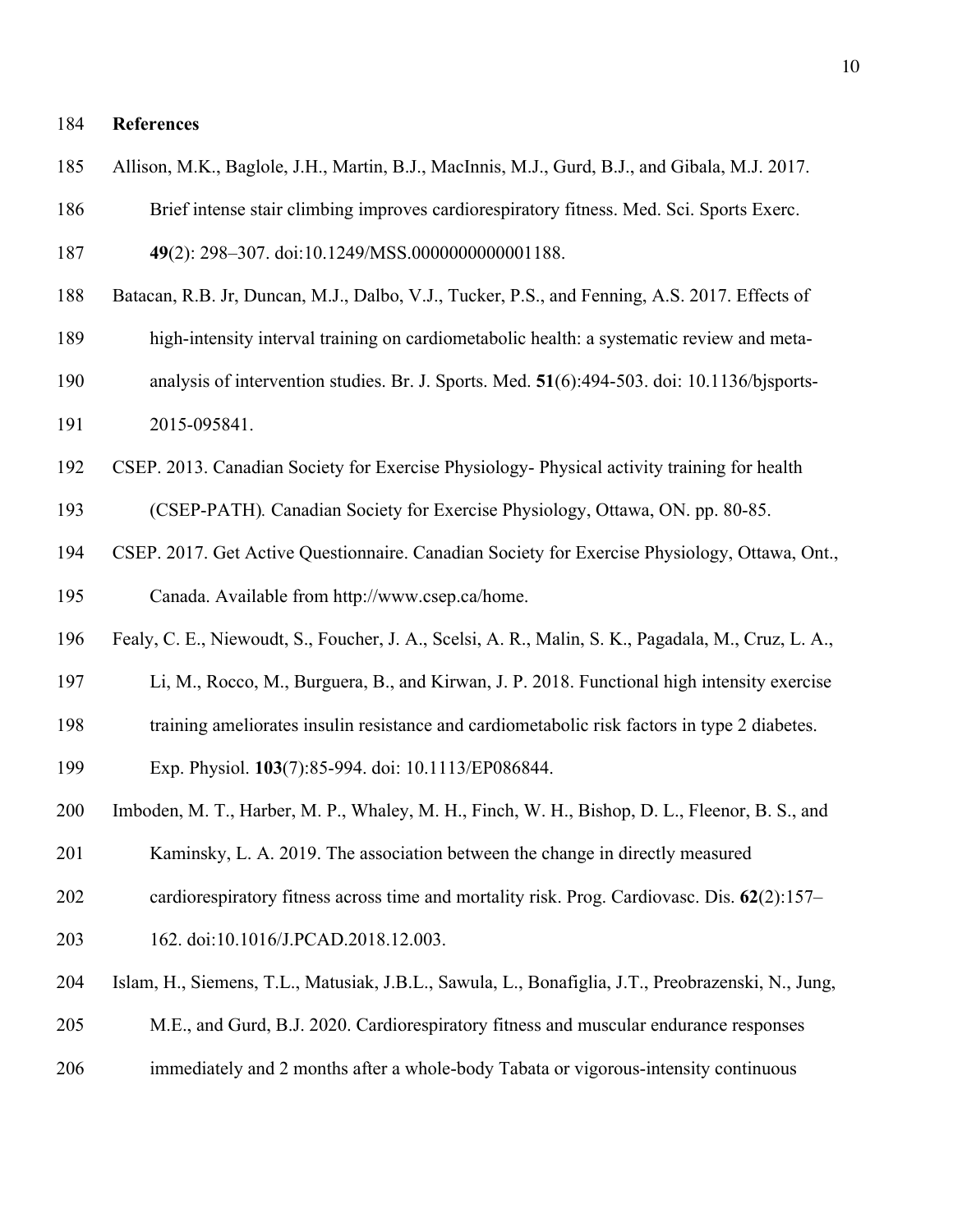- training intervention. Appl Physiol Nutr Metab. **45**(6): 650-658. doi: 10.1139/apnm-2019- 0492. Epub 2019 Nov 29.
- Jenkins, E. M., Nairn, L. N., Skelly, L. E., Little, J. P., and Gibala, M. J. 2019. Do stair climbing
- exercise "snacks" improve cardiorespiratory fitness? Appl. Physiol. Nutr. Met. **44**(6): 681–
- 684. doi: 0.1139/apnm-2018-0675.
- Kappagoda, C.T., Linden, R.J., and Newell, J.P. 1979. Effect of the Canadian Air Force training
- programme on a submaximal exercise test. Q. J. Exp. Physiol. Cogn. Med. Sci. **64**(3): 185- 204. doi: 10.1113/expphysiol.1979.sp002472.
- Kendzierski, D. and DeCarlo, K. J. 1991. Physical Activity Enjoyment Scale: Two validation
- studies. J. Sport Exerc. Psychol. **13**(1): 50–64. doi:10.1123/jsep.13.1.50.
- Kodama, S., Saito, K., Tanaka, S., Maki, M., Yachi, Y., Asumi, M., Sugawara, A., Totsuka, K.,
- Shimano, H., Ohashi, Y., Yamada, N., and Sone, H. 2009. Cardiorespiratory fitness as a
- quantitative predictor of all-cause mortality and cardiovascular events in healthy men and
- women: a meta-analysis. J. Am. Med. Assoc. **301**(19): 2024–2035.
- doi:10.1001/jama.2009.681.
- McRae, G., Payne, A., Zelt, J. G. E., Scribbans, T. D., Jung, M. E., Little, J. P., and Gurd, B. J.
- 2012. Extremely low volume, whole-body aerobic–resistance training improves aerobic
- fitness and muscular endurance in females. Appl. Physiol. Nutr. Metab. **37**(6): 1124–1131.
- doi:10.1139/h2012-093.
- Myers, T. R., Schneider, M. G., Schmale, M. S., and Hazell, T. J. 2015. Whole-body aerobic
- resistance training circuit improves aerobic fitness and muscle strength in sedentary young
- females. J. Str. Cond. Res. **29**(6): 1592–1600. doi: 10.1519/JSC.0000000000000790.
- Raffo, J.A., Luksic, I.Y., Kappagoda, C.T., Mary, D.A., Whitaker, W., and Linden, R.J. 1980.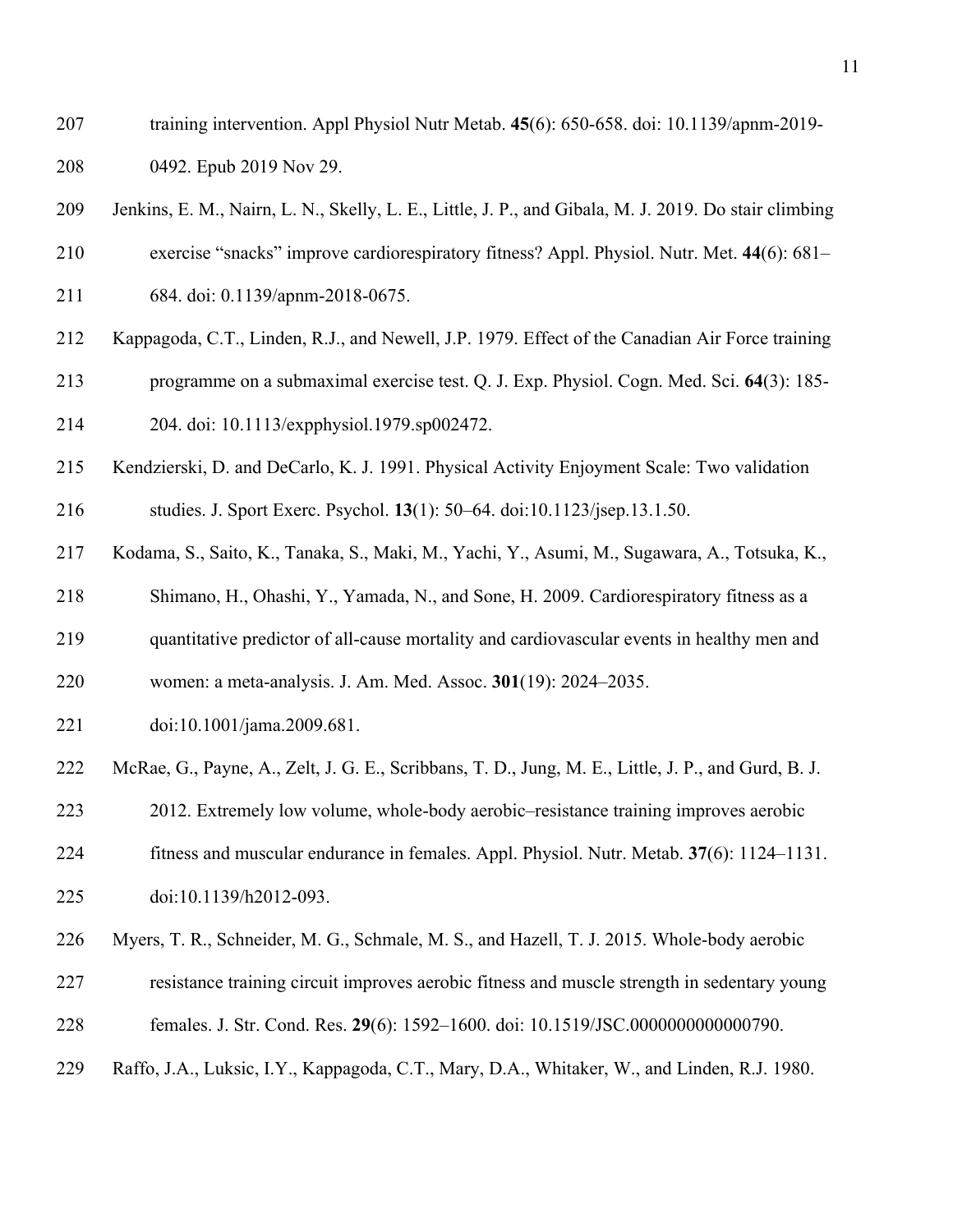- Effects of physical training on myocardial ischaemia in patients with coronary artery
- disease. Br Heart J. **43**(3): 262-269. doi: 10.1136/hrt.43.3.262.
- Rausch, J.R., Maxwell, S.E., and Kelley, K. 2003. Analytic methods for questions pertaining to a
- randomized pretest, post-test, follow-up design. J. Clin. Child Adolesc. Psychol. **32**: 467–
- 234 486. doi:10.1207/S15374424JCCP3203 15.
- Stork, M.J., Banfield, L.E., Gibala, M.J., and Martin Ginis, K.A. 2017. A scoping review of the
- psychological responses to interval exercise: is interval exercise a viable alternative to
- traditional exercise? Health Psychol Rev. **11**: 324-344. doi:
- 10.1080/17437199.2017.1326011.
- Tabata, I., Nishimura, K., Kouzaki, M., Hirai, Y., Ogita, F., Miyachi, M., and Yamamoto, K.
- 1996. Effects of moderate-intensity enduance and high-intensity inttermittent training on anaerobic capacity and VO2max. Med. Sci. Sports Exerc. **28**(10); 1327-1330.
- doi:10.1097/00005768-199610000-00018.
- The Royal Canadian Air Force 5BX program for men (1st ed.). Royal Canadian Air Force. 1961.
- Thomas, G., Songsorn, P., Gorman, A., Brackenridge, B., Cullen, T., Fitzpatrick, B.L., Metcalfe,
- R.S., and Vollaard, N.B. 2020. Reducing training frequency from 3 or 4 sessions/week to 2
- sessions/week does not attenuate improvements in maximal aerobic capacity with reduced-
- exertion high-intensity interval training (REHIT). Appl. Physiol. Nutr. Metab. doi:
- 10.1139/apnm-2019-0750. [Epub ahead of print]
- Thompson, W.R. 2019. Worldwide survey of fitness trends for 2020. ACSM's Health Fit. J.
- **23**(6): 10-18. doi: 10.1249/FIT.0000000000000526
- Trost, S. G., Owen, N., Bauman, A. E., Sallis, J. F., and Brown, W. 2002. Correlates of
- adults'participation in physical activity: review and update. Med. Sci. Sport. Exerc.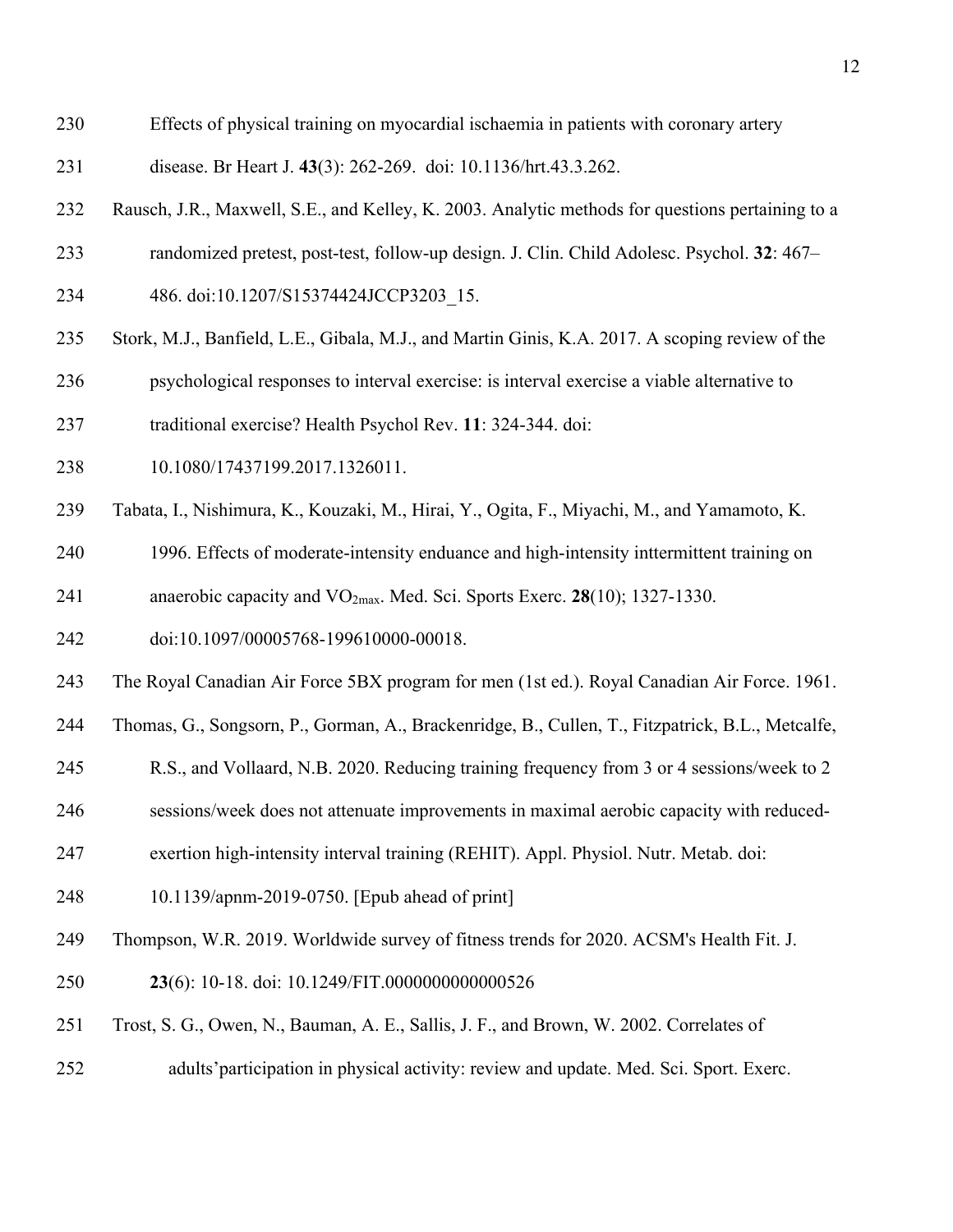# **34**(12): 1996-2001. doi: 10.1097/00005768-200212000-00020.

- Vella, C. A., Taylor, K., and Drummer, D. 2017. High-intensity interval and moderate-intensity
- continuous training elicit similar enjoyment and adherence levels in overweight and
- obese adults. Eur. J. Sport. Sci. 17(9): 1203-1211. doi: 10.1080/17461391.2017.1359679.